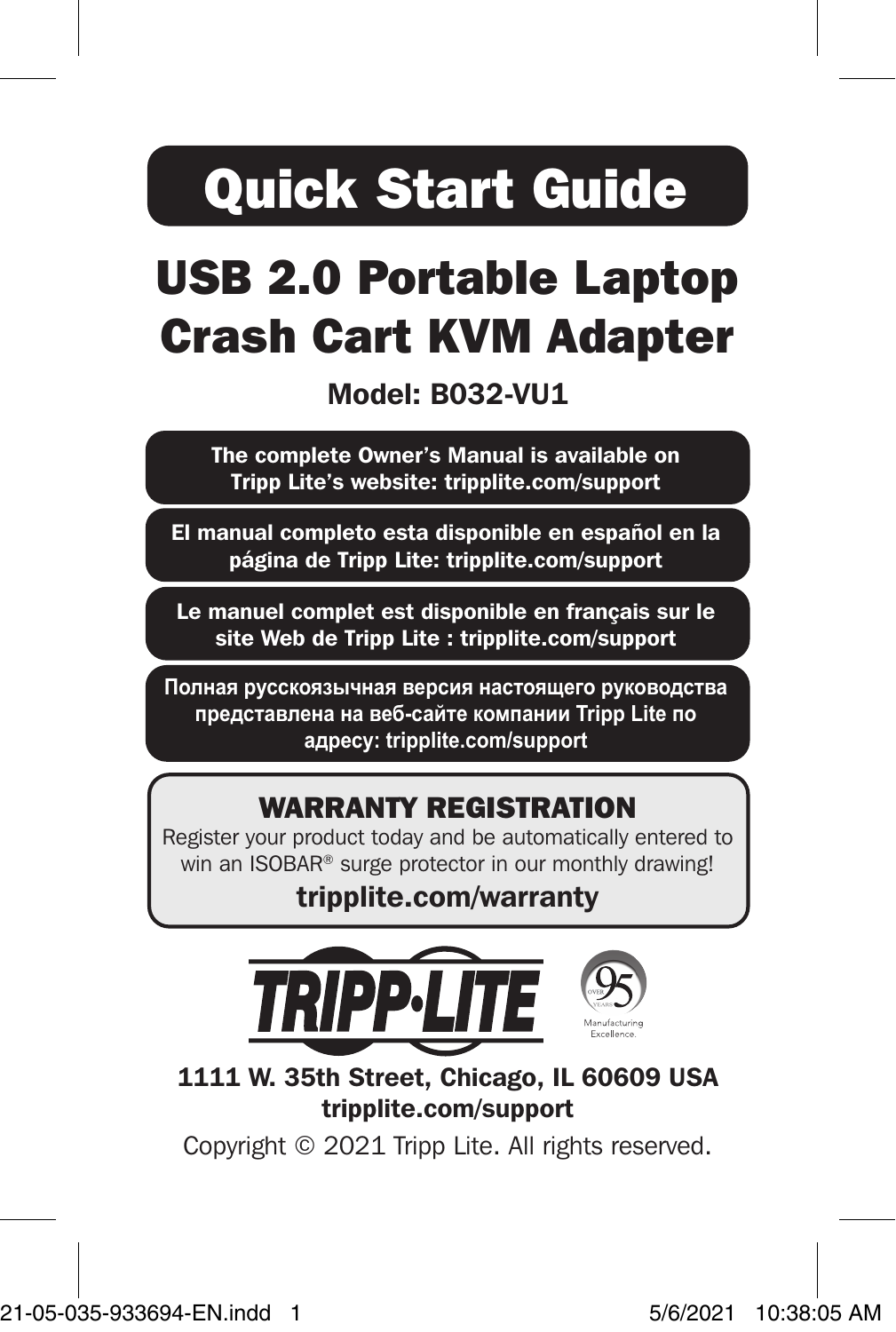### Product Features

- USB Console Adapter provides direct laptop-tocomputer desktop access
- Compact design with integrated cables makes it perfect for systems administrators on the move; no need for a bulky crash cart
- Supports VGA video resolutions up to 1920 x 1200 @ 60 Hz
- Bi-directional file transfers between local and remote computer
- Virtual media enables file applications, OS patching, software installation and diagnostic testing
- Video recording and image capture of remote desktop
- Instant BIOS-level control
- Automatic Mouse Sync synchronizes local and remote mouse pointers for optimal performance
- Manual Video Settings allow you to adjust settings to optimize picture quality and performance
- Keyboard pass-through support
- On-screen keyboard with multi-language support
- Supports macros for user-defined hotkeys
- Desktop scaling allows you to adjust the size/ resolution of the remote desktop window by size or ratio; no need to use scroll bars
- Supports hot-plugging
- Plug-and-play; no software to install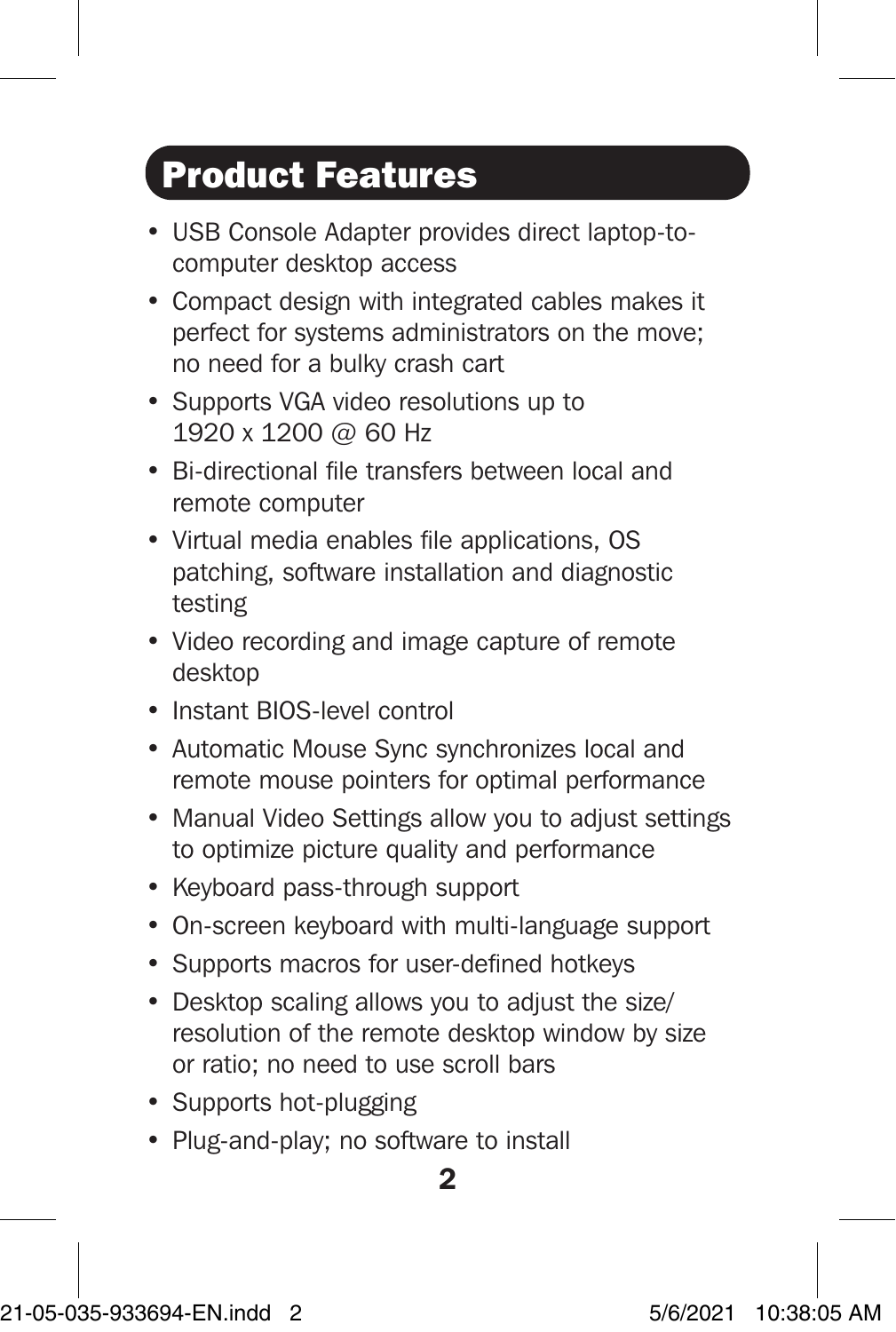### Product Features

- Bus-powered; no external power required
- Firmware upgradeable

## System Requirements

- Laptop with an available USB port
- Computer with an available VGA or DVI-I (requires a VGA to DVI adapter) monitor port and a USB port
- Supported laptop console OS: Windows, Linux, and Mac

*Note: For Linux and Mac OS, use JavaClient. B032-VU1 firmware version should be at least V1.0.067.*

### Package Contents

- B032-VU1
- $\bullet$  USB 2.0 Mini-B Cable 6 ft.
- Quick Start Guide

### Optional Accessories

- UR030-Series Reversible USB-A to Mini-B Cables
- P120-000 VGA to DVI-A Adapter (M/F)
- P561-Series DVI-D Single-Link Cables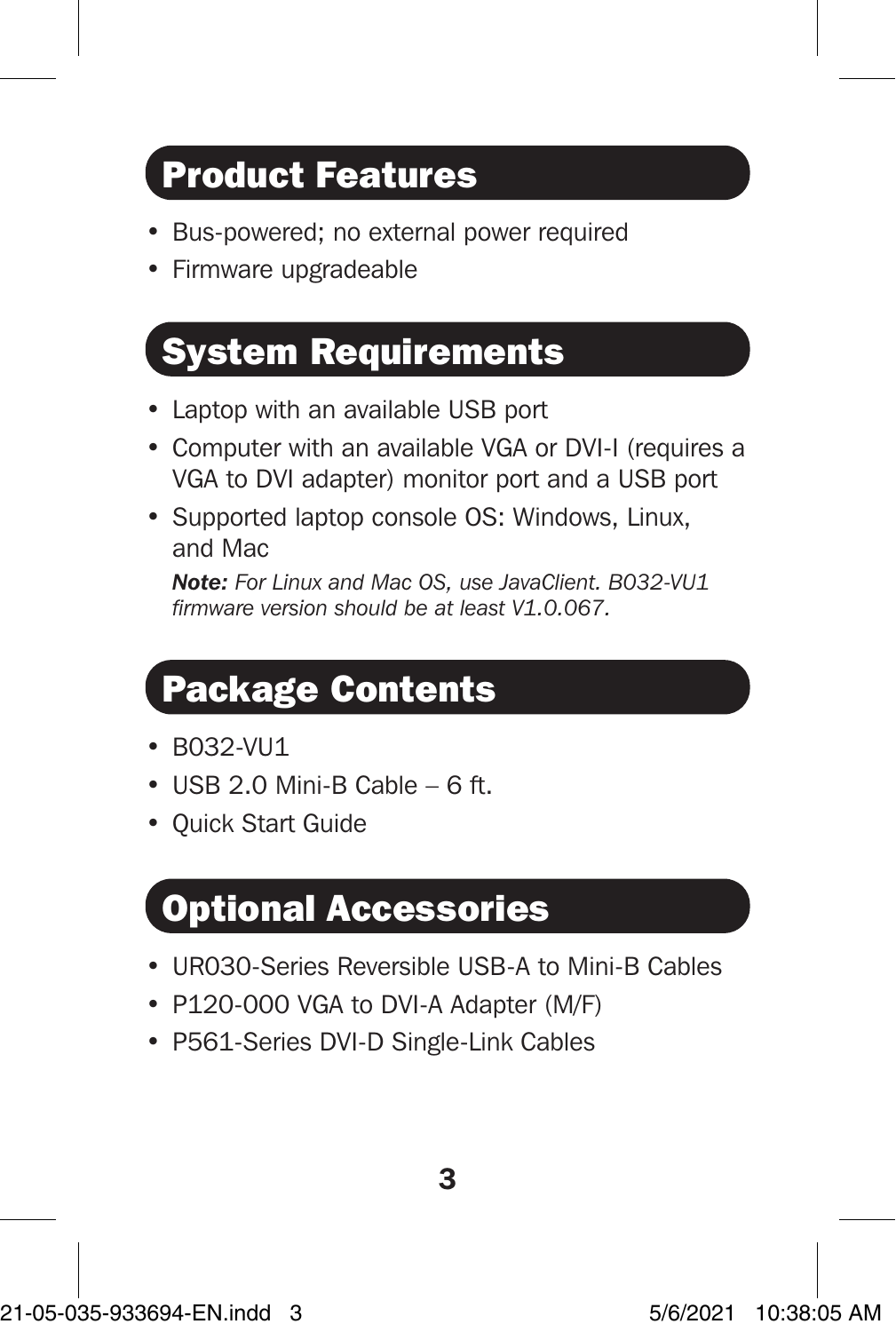### Installation

- 1. Connect the included USB Mini-B cable between the USB Mini-B port on the unit and an available USB-A port on the laptop.
- 2. Connect the built-in USB cable to an available USB-A port on the computer you wish to access with the laptop.
- 3. Connect the built-in VGA cable to an available VGA port on the computer you wish to access with the laptop.
- 4. When a successful connection between the laptop and the connected computer is established, the Blue LED will illuminate.
- **5.** Upon connection, generic drivers for the product automatically install and it will be recognized as a removable disk drive. A prompt will appear asking if you wish to open it.

*Note: If the prompt does not appear, go to your My Computer screen to access it.*

6. To establish a connection with the connected computer, open the drive folder. Two files will appear, the first being Windows AP Client (WinClient) for Windows OS. If the computer is not running Windows, the Java AP Client (JavaClient) will provide remote access.

*Note: To ensure full functionality, run the Windows Client as an administrator.*

7. The client will open a remote session with the connected computer and the remote view window will appear.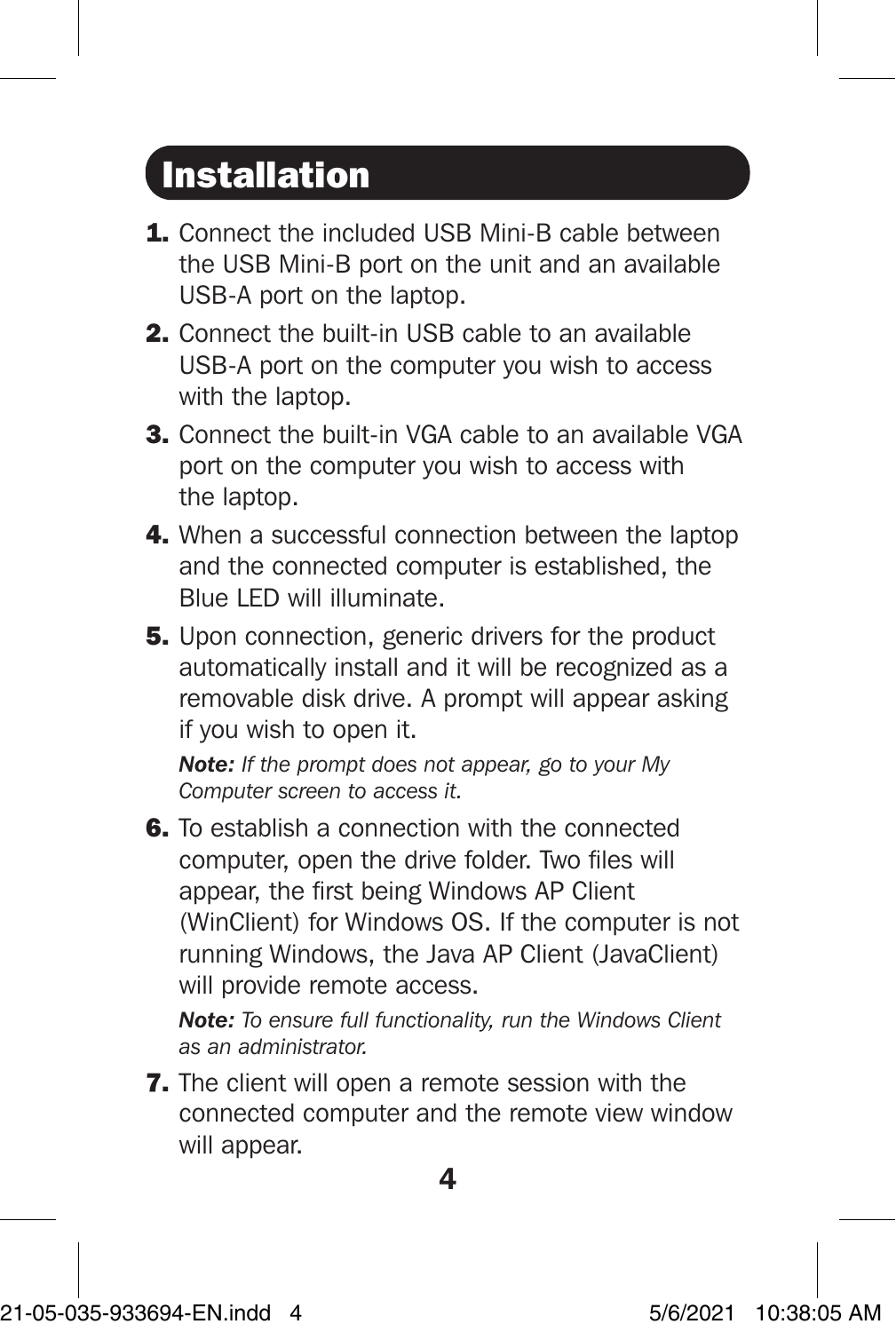### Installation

### Remote View Window



The Windows client provides a Remote View window with a Control Panel for accessing the connected computer. When the Remote View window opens, the Control Panel is hidden. Access it by moving your mouse pointer over the top center of the screen. The Control Panel includes multiple functions and settings that allow you to manage and control your connection. It can be moved to the top left or top right side of the screen by clicking and dragging on the right side of the panel.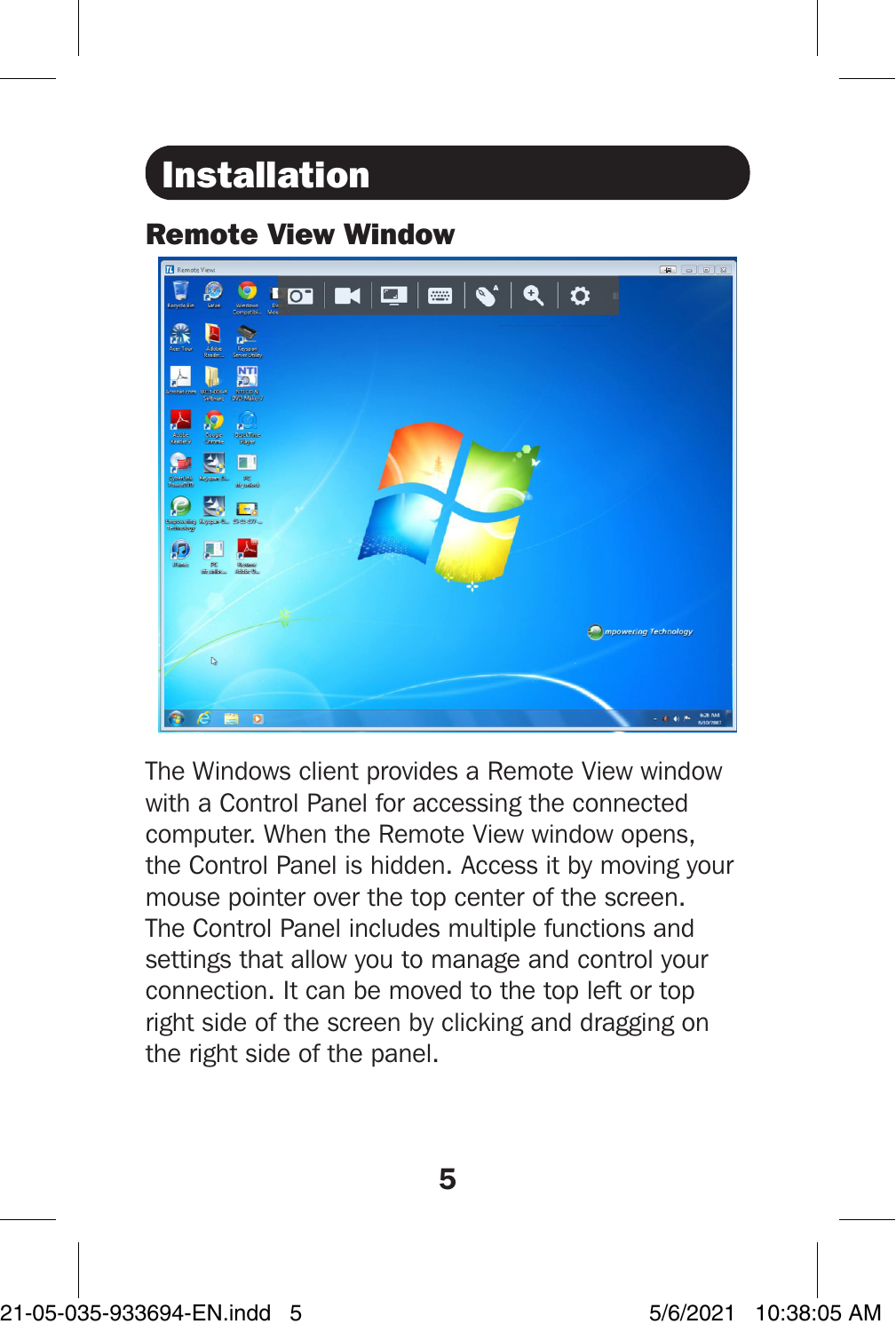| <b>Control Panel</b> |                                                                                                                                                                                                                                                                                                                    |  |  |  |
|----------------------|--------------------------------------------------------------------------------------------------------------------------------------------------------------------------------------------------------------------------------------------------------------------------------------------------------------------|--|--|--|
|                      | 2<br>5<br>6                                                                                                                                                                                                                                                                                                        |  |  |  |
|                      | $\overline{\textbf{O}}$ $\textbf{K}$ $\overline{\textbf{Q}}$ $\overline{\textbf{m}}$<br>$\mathbf{Q}^A$                                                                                                                                                                                                             |  |  |  |
| Icon                 | <b>Description</b>                                                                                                                                                                                                                                                                                                 |  |  |  |
|                      | <b>Capture</b> – Click to take a snapshot of the<br>remote display. The snapshot image is saved<br>in a directory selected in the Configure Panel<br>screen of the Control Panel's Settings menu.<br>See Section 6.2.7 in the owner's manual for<br>details.                                                       |  |  |  |
|                      | <b>Record</b> – Click to take a video of the remote<br>display. The video file is saved in the same<br>directory as the snapshot images taken with<br>the Capture function. See Section 6.2.7 in<br>the owner's manual for details. For details on<br>viewing video files, see Section 7 in the owner's<br>manual. |  |  |  |
|                      | Video Sync - Click to perform a Video Sync<br>on the remote screen. This detects vertical and<br>horizontal offset values of the remote screen<br>and synchronizes them with the local screen.                                                                                                                     |  |  |  |
|                      | On-Screen Keyboard - Click to display the<br>On-Screen Keyboard. See Section 6.2.5 in the<br>owner's manual for details on its use.                                                                                                                                                                                |  |  |  |

*Note: Owner's manual is found on www.tripplite.com/support*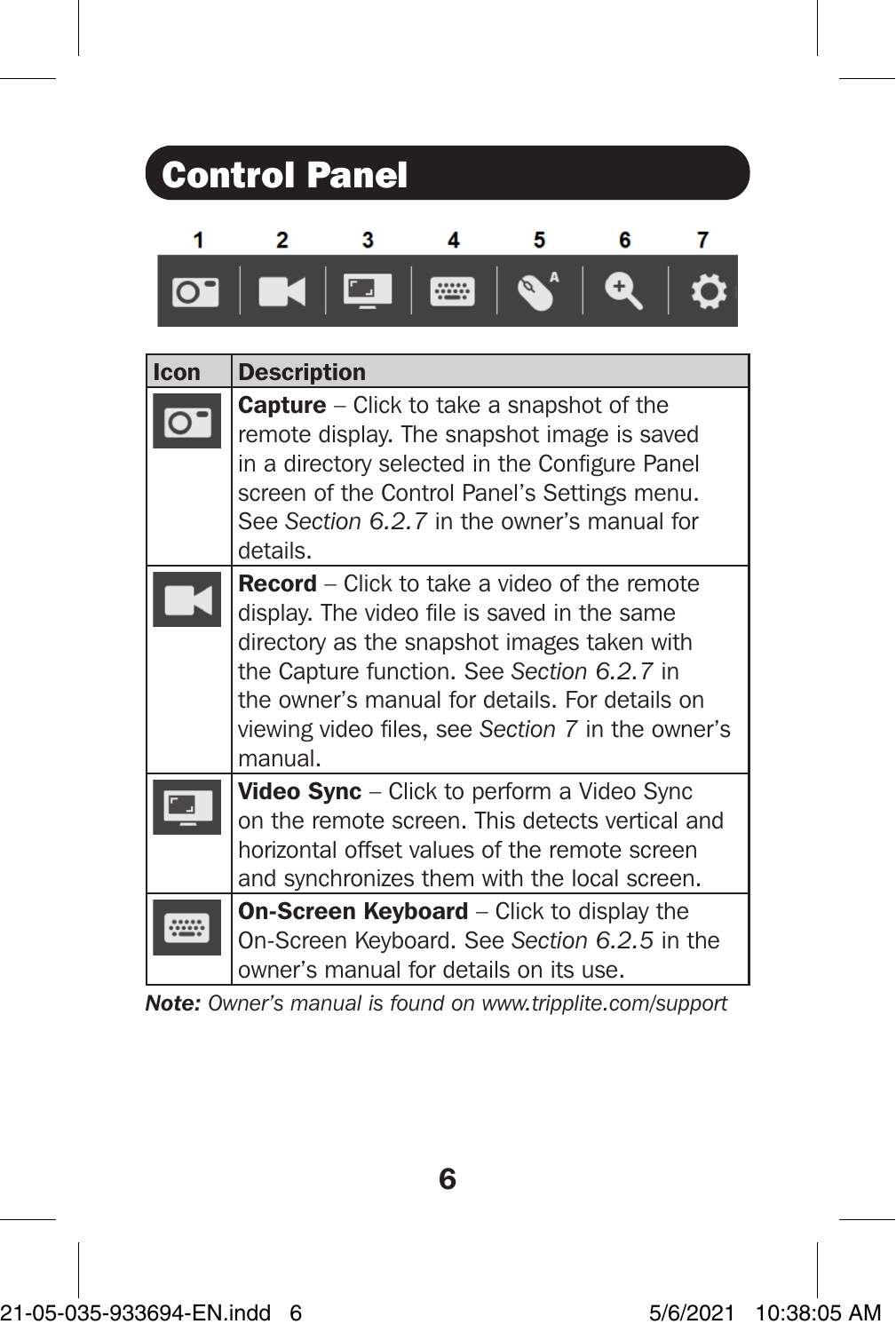# Control Panel

| Icon | <b>Description</b>                                                                                                                                                                                                                                                                                                                                                                                                                                 |
|------|----------------------------------------------------------------------------------------------------------------------------------------------------------------------------------------------------------------------------------------------------------------------------------------------------------------------------------------------------------------------------------------------------------------------------------------------------|
|      | <b>Mouse Sync Settings</b> – Click to toggle between<br>Automatic and Manual mouse sync. When<br>Automatic syncing is selected, an A will appear<br>on the mouse icon. When manual, an M will<br>appear. Automatic Mouse Sync automatically<br>locks in and syncs the local and remote mouse<br>pointers for you, eliminating the need for any<br>manual resyncing. For Manual Mouse Sync, see<br>Section 6.1.2 in the owner's manual for details. |
|      | Zoom - Click to zoom in or out on the remote<br>screen. Options are 25%, 50%, 75%, 100%,<br>1:1 and Full Screen. See Section 6.2.3 in the<br>owner's manual for details.                                                                                                                                                                                                                                                                           |
|      | <b>Control Panel Settings</b> – Click to open a menu<br>that includes some of the same functions as<br>the Control Panel (e.g. Video Sync and Zoom),<br>as well as additional settings and functions for<br>controlling the remote session and maintenance<br>of the unit. See Section 6.2 in the owner's<br>manual for details.                                                                                                                   |

*Note: Owner's manual is found on www.tripplite.com/support*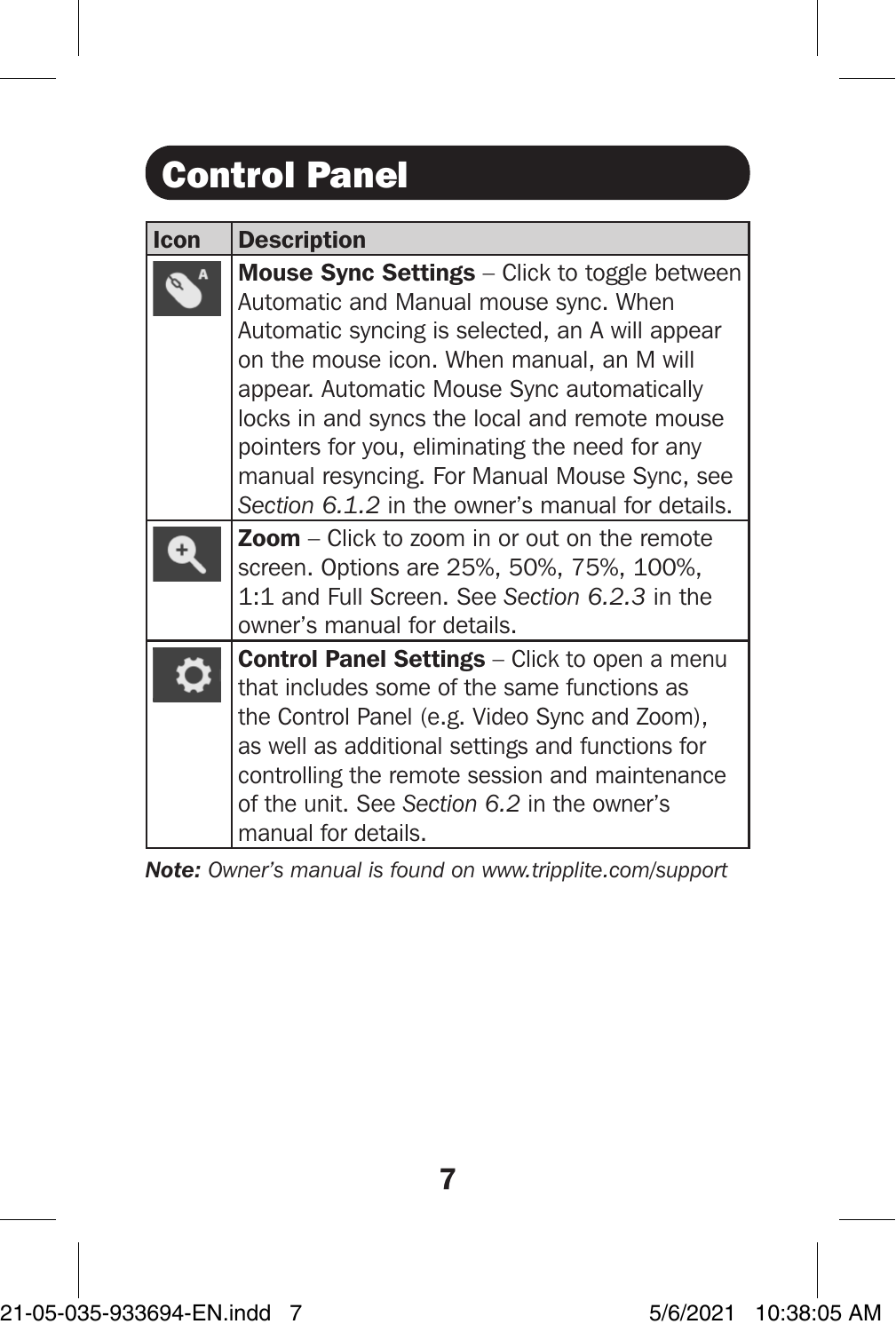# **Specifications**

| Number of Computer              | $\mathbf{1}$                     |
|---------------------------------|----------------------------------|
| Connections                     |                                  |
| <b>Local Port Connectors</b>    | USB Mini-B (Female)              |
| <b>Computer Port Connectors</b> | HD15 (Male), USB-A (Male)        |
| Online LED                      | Blue                             |
| Max Video Resolution            | 1920 x 1200 @ 60 Hz              |
| <b>Operating Temperature</b>    | 32° to 104°F (0° to 40°C)        |
| Range                           |                                  |
| Storage Temperature             | -4° to 140°F (-20° to 60°C)      |
| Range                           |                                  |
| <b>Relative Humidity</b>        | 0 to 80% RH,                     |
|                                 | Non-Condensing                   |
| <b>Housing Material</b>         | Plastic                          |
| Unit Weight                     | $0.3$ lbs $(0.14$ kg)            |
| <b>Unit Dimensions</b>          | 1.875 x 2.125 x 2.875 in.        |
|                                 | $(4.8 \times 5.4 \times 7.3$ cm) |

21-05-035-933694-EN.indd 8 5/6/2021 10:38:05 AM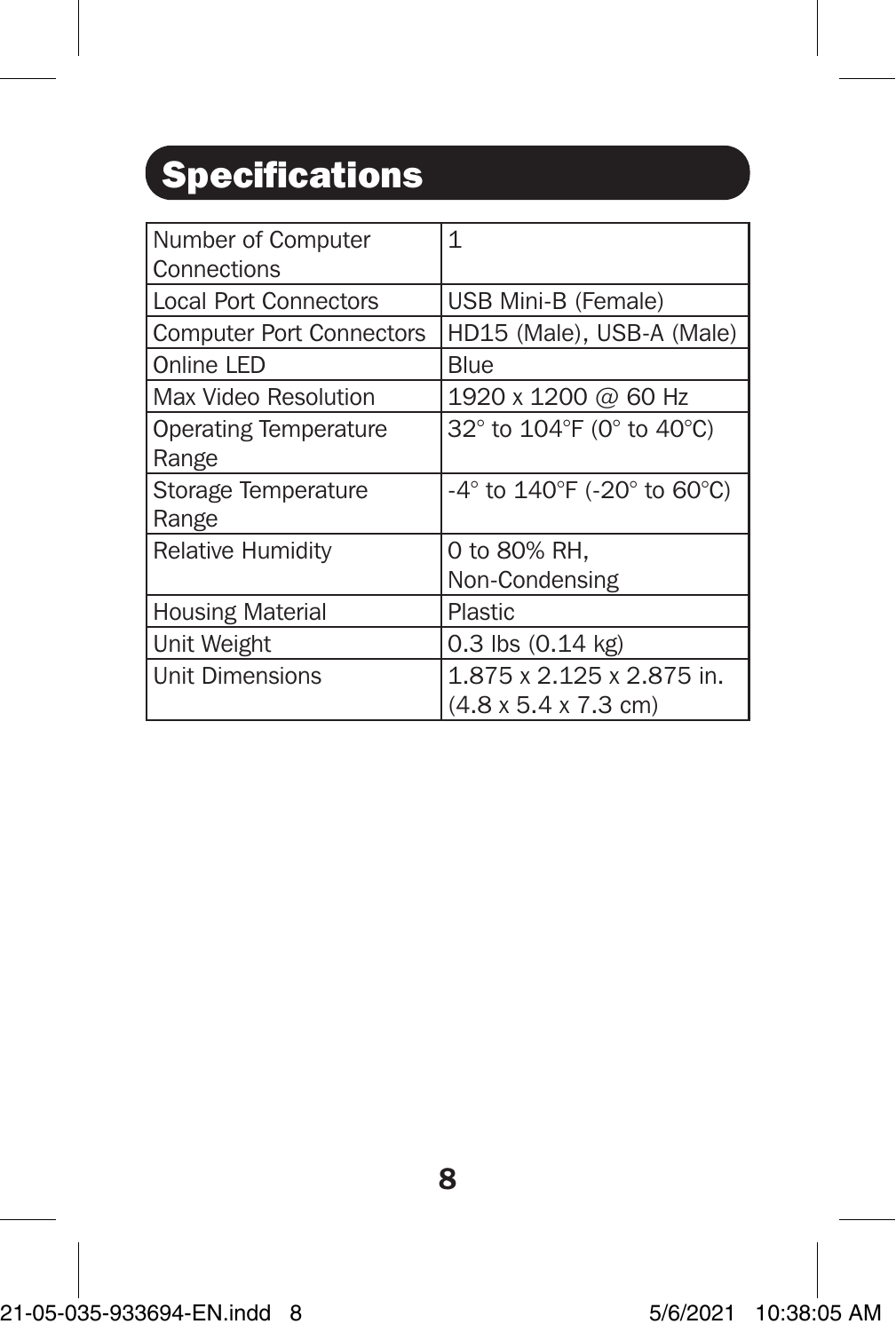### Warranty and Product Registration

#### 3-Year Limited Warranty

TRIPP LITE warrants its products to be free from defects in materials and workmanship for a period of three (3) years from the date of initial purchase. TRIPP LITE's obligation under this warranty is limited to repairing or replacing (at its sole option) any such defective products. To obtain service under this warranty, you must obtain a Returned Material Authorization (RMA) number from TRIPP LITE or an authorized TRIPP LITE service center. Products must be returned to TRIPP LITE or an authorized TRIPP LITE service center with transportation charges prepaid and must be accompanied by a brief description of the problem encountered and proof of date and place of purchase. This warranty does not apply to equipment, which has been damaged by accident, negligence or misapplication or has been altered or modified in any way.

EXCEPT AS PROVIDED HEREIN, TRIPP LITE MAKES NO WARRANTIES, EXPRESS OR IMPLIED, INCLUDING WARRANTIES OF MERCHANTABILITY AND FITNESS FOR A PARTICULAR PURPOSE.

Some states do not permit limitation or exclusion of implied warranties; therefore, the aforesaid limitation(s) or exclusion(s) may not apply to the purchaser.

EXCEPT AS PROVIDED ABOVE, IN NO EVENT WILL TRIPP LITE BE LIABLE FOR DIRECT, INDIRECT, SPECIAL, INCIDENTAL OR CONSEQUENTIAL DAMAGES ARISING OUT OF THE USE OF THIS PRODUCT, EVEN IF ADVISED OF THE POSSIBILITY OF SUCH DAMAGE. Specifically, TRIPP LITE is not liable for any costs, such as lost profits or revenue, loss of equipment, loss of use of equipment, loss of software, loss of data, costs of substitutes, claims by third parties, or otherwise.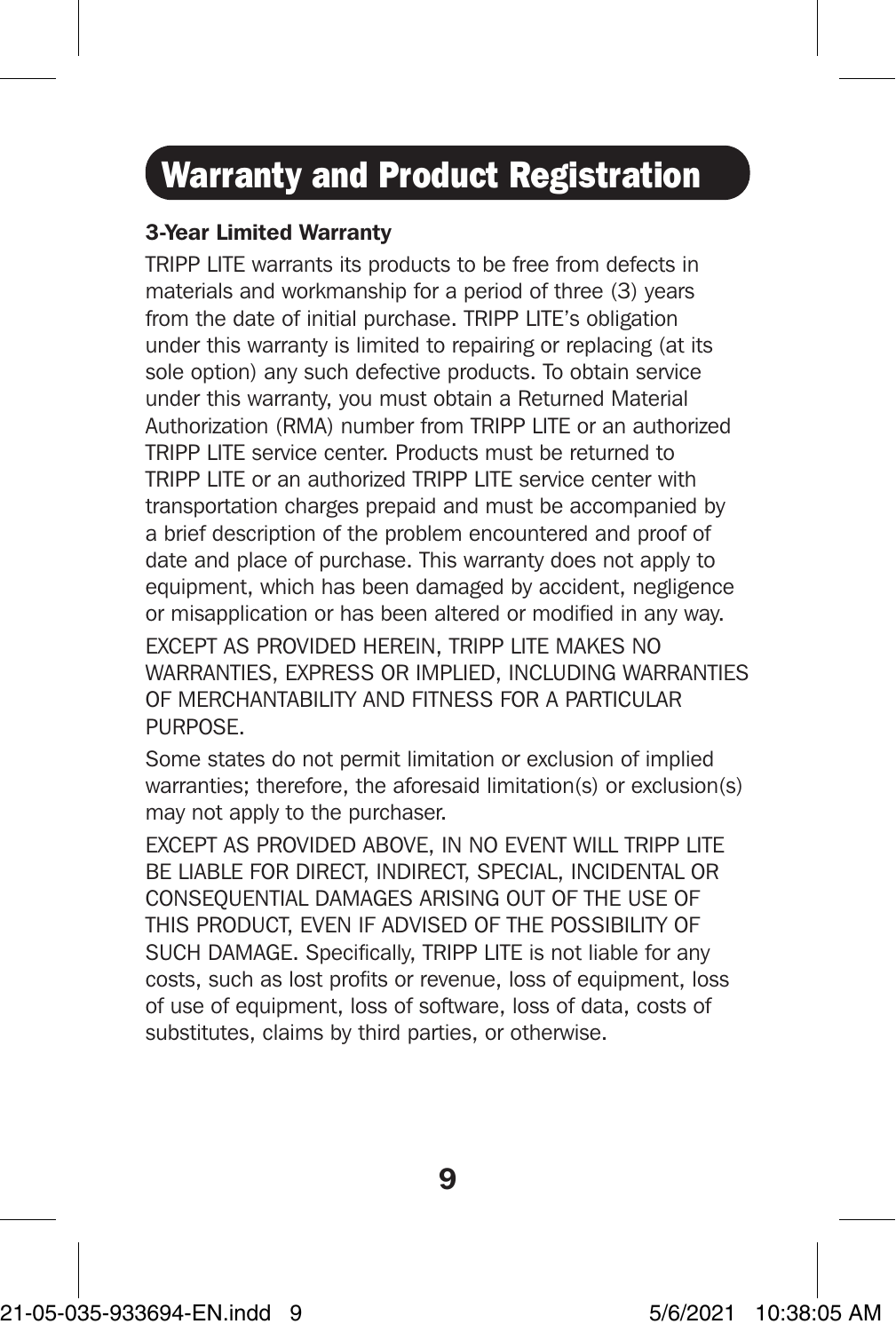### Warranty and Product Registration

### Product Registration

Visit www.tripplite.com/warranty today to register your new Tripp Lite product. You'll be automatically entered into a drawing for a chance to win a FREE Tripp Lite product!\* \* No purchase necessary. Void where prohibited. Some restrictions apply. See website for details.

#### FCC Notice, Class A

This device complies with part 15 of the FCC Rules. Operation is subject to the following two conditions: (1) This device may not cause harmful interference, and (2) this device must accept any interference received, including interference that may cause undesired operation.

Note: This equipment has been tested and found to comply with the limits for a Class A digital device, pursuant to part 15 of the FCC Rules. These limits are designed to provide reasonable protection against harmful interference when the equipment is operated in a commercial environment. This equipment generates, uses, and can radiate radio frequency energy and, if not installed and used in accordance with the instruction manual, may cause harmful interference to radio communications. Operation of this equipment in a residential area is likely to cause harmful interference in which case the user will be required to correct the interference at his own expense. The user must use shielded cables and connectors with this equipment. Any changes or modifications to this equipment not expressly approved by Tripp Lite could void the user's authority to operate this equipment.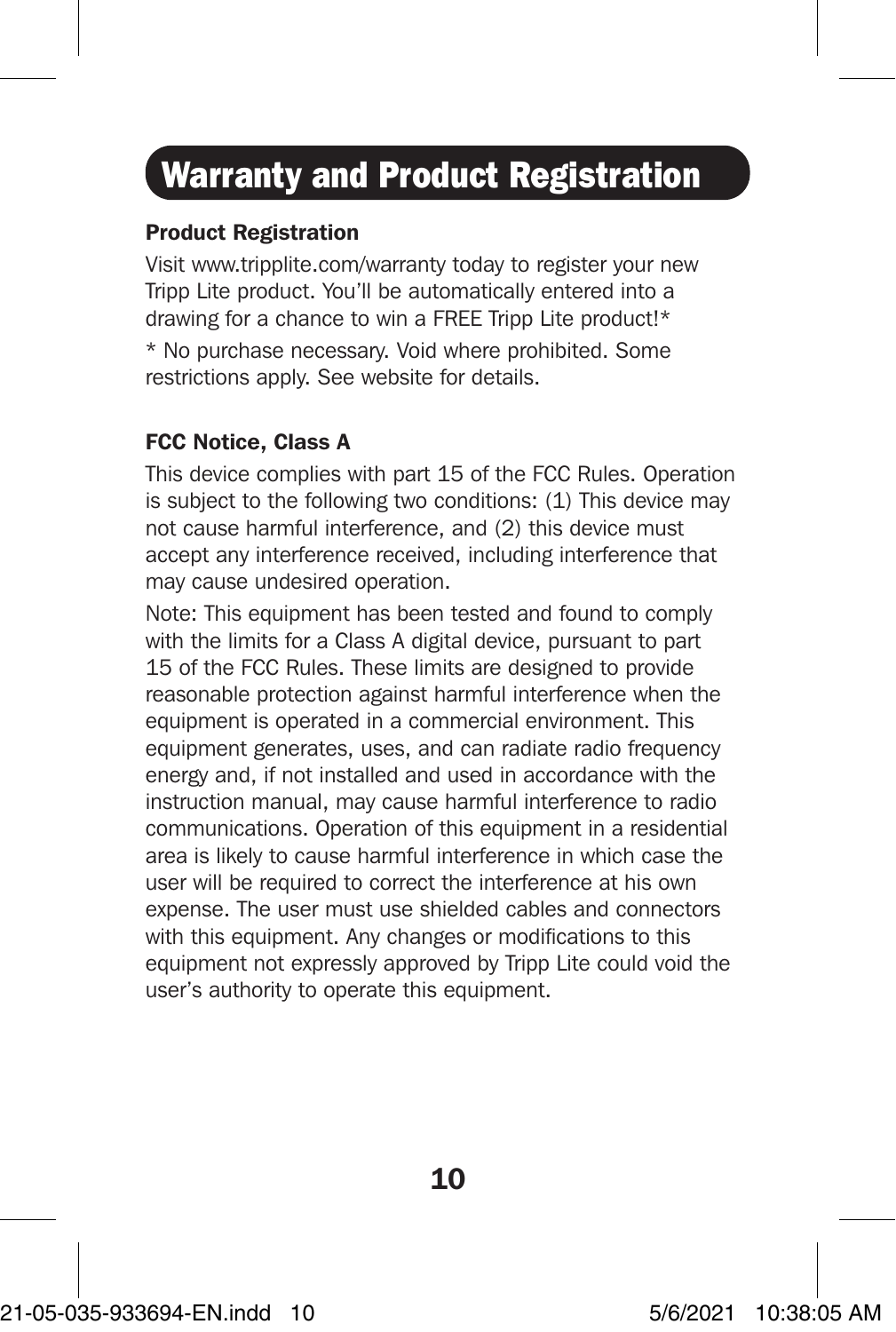## Warranty and Product Registration

#### WEEE Compliance Information for Tripp Lite Customers and Recyclers (European Union)



Under the Waste Electrical and Electronic Equipment (WEEE) Directive and implementing regulations, when customers buy new electrical and electronic

- equipment from Tripp Lite they are entitled to:
- Send old equipment for recycling on a one-for-one, like-for-like basis (this varies depending on the country)
- Send the new equipment back for recycling when this ultimately becomes waste

Use of this equipment in life support applications where failure of this equipment can reasonably be expected to cause the failure of the life support equipment or to significantly affect its safety or effectiveness is not recommended.

Tripp Lite has a policy of continuous improvement. Specifications are subject to change without notice. Photos and illustrations may differ slightly from actual products.